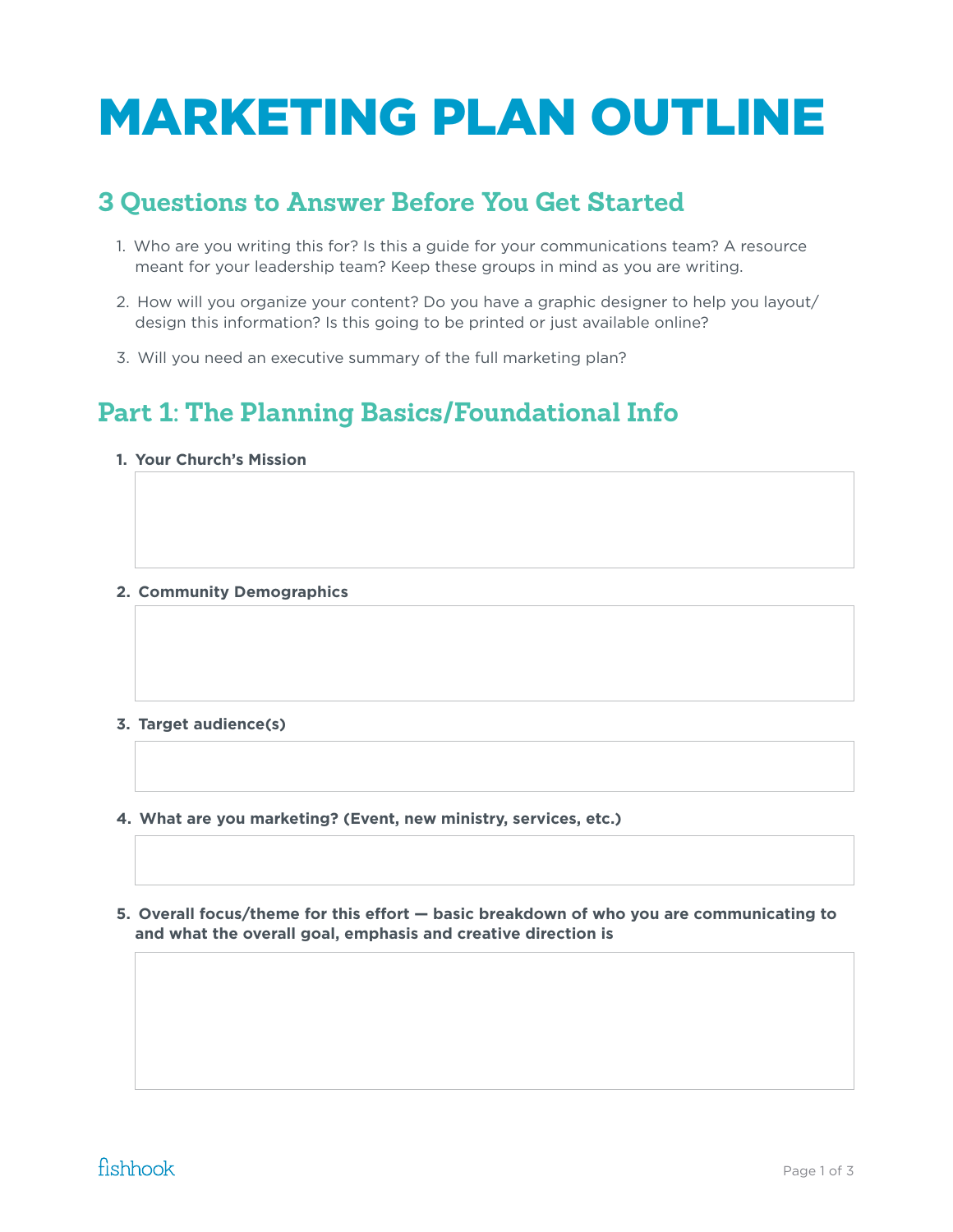**6. Preview overall timeline/phases of your marketing effort**

### **Part 2: Objectives/Outcomes/Tools for Tracking and Evaluating**

#### **1. What will success look like?**

#### **2. Overall Objective**

*Specific and measurable goals for internal audiences*

*Specific and measurable goals for external audiences* 

# **Part 3: Key Messaging and/or Sample Content**